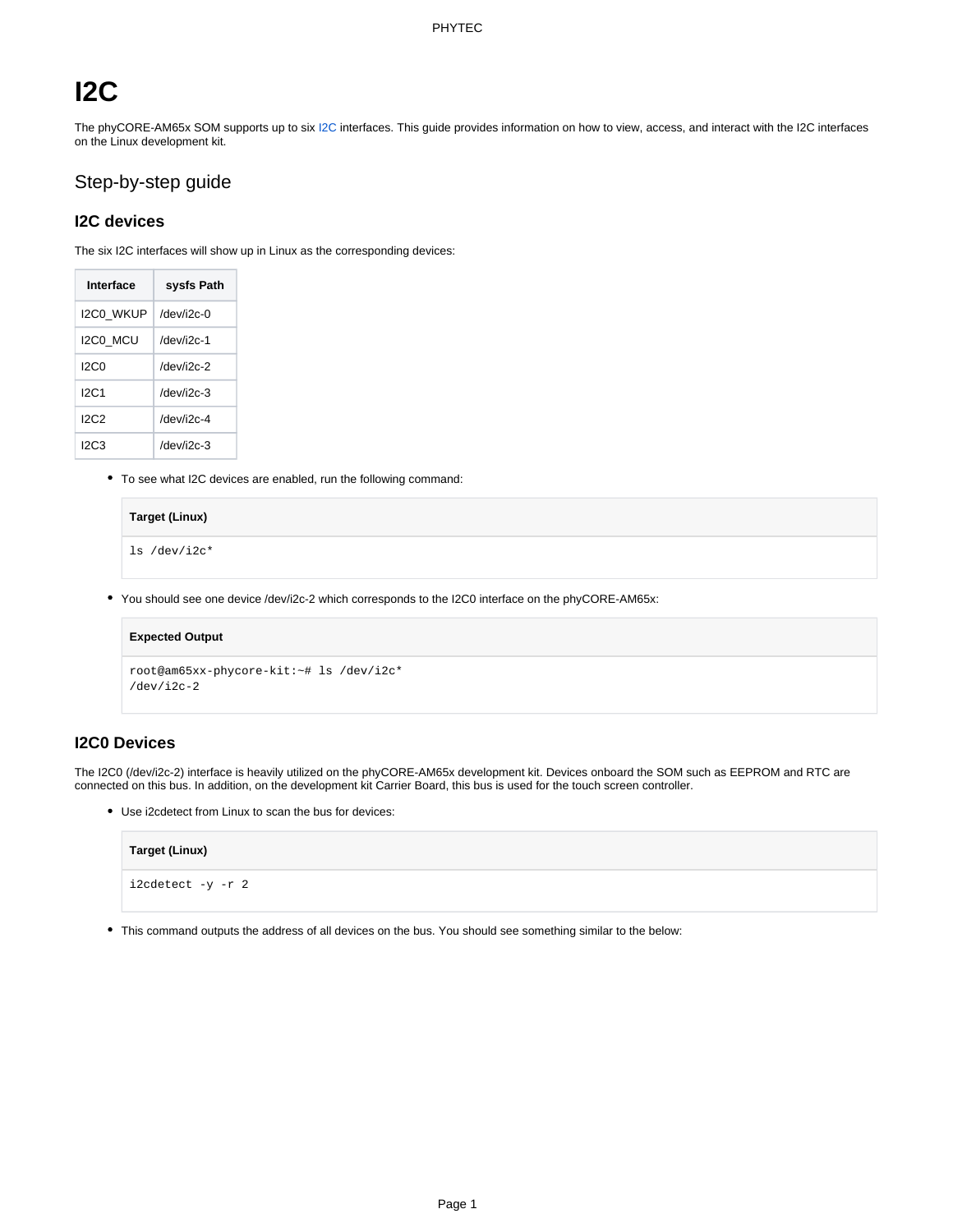#### **Expected Output**

root@am65xx-phycore-kit:~# i2cdetect -y -r 2 0 1 2 3 4 5 6 7 8 9 a b c d e f<br>00: 00: -- -- -- -- -- -- -- -- -- -- -- -- -- 10: -- -- -- -- -- -- -- -- -- -- -- -- -- -- -- -- 20: -- -- -- -- -- -- -- -- -- -- -- -- -- -- -- -- 30: -- -- -- -- -- -- -- -- -- -- -- -- -- -- -- -- 40: -- -- -- -- -- -- -- -- -- -- -- -- -- -- -- --  $50:$  UU --  $52$  -- -- -- -- --  $58$  -- -- -- -- -- -- --60: -- -- -- -- -- -- -- -- -- -- -- -- -- -- -- --  $70: - - - - - - - - - - - - - - - -$ 

UU indicates that the device connected is tied to a driver. You will be unable to talk to this device via i2c command (i2cset and i2cget).

These detected interfaces match with the devices connected to I2C0 on the development kit.

| Interface  | <b>Address</b> | <b>Description</b>                   |
|------------|----------------|--------------------------------------|
| EEPROM     | 0x50 (0x58)    | 4kB EEPROM on the SOM (EEPROM Guide) |
| <b>RTC</b> | 0x52           | External RTC on the SOM (RTC Guide)  |

### **Get Fancy!**

Δ

For this simple demo we will be using the Heart Rate Click by MIKROE.



The Heart Rate Click is capable of monitoring heart rates and measuring pulse oximetry! However, in this demo we will not be making full use of this sensor and will instead explore basic functionality of its integrated temperature reading capabilities (this is provided for calibrating SpO<sub>2</sub> readings). By communicating with the sensor directly over I2C (using a bash script) we can demonstrate how to set registers within the MAX30100 sensor to configure it to perform an action (like measuring the temperature). Once the sensor has completed it's task we can again access the registers within the sensor to retrieve the result.

Connect the Heart Rate Click to the mikroBUS Socket X8 on the Carrier Board. It is important to connect the click board in the exact same orientation as in the photo below.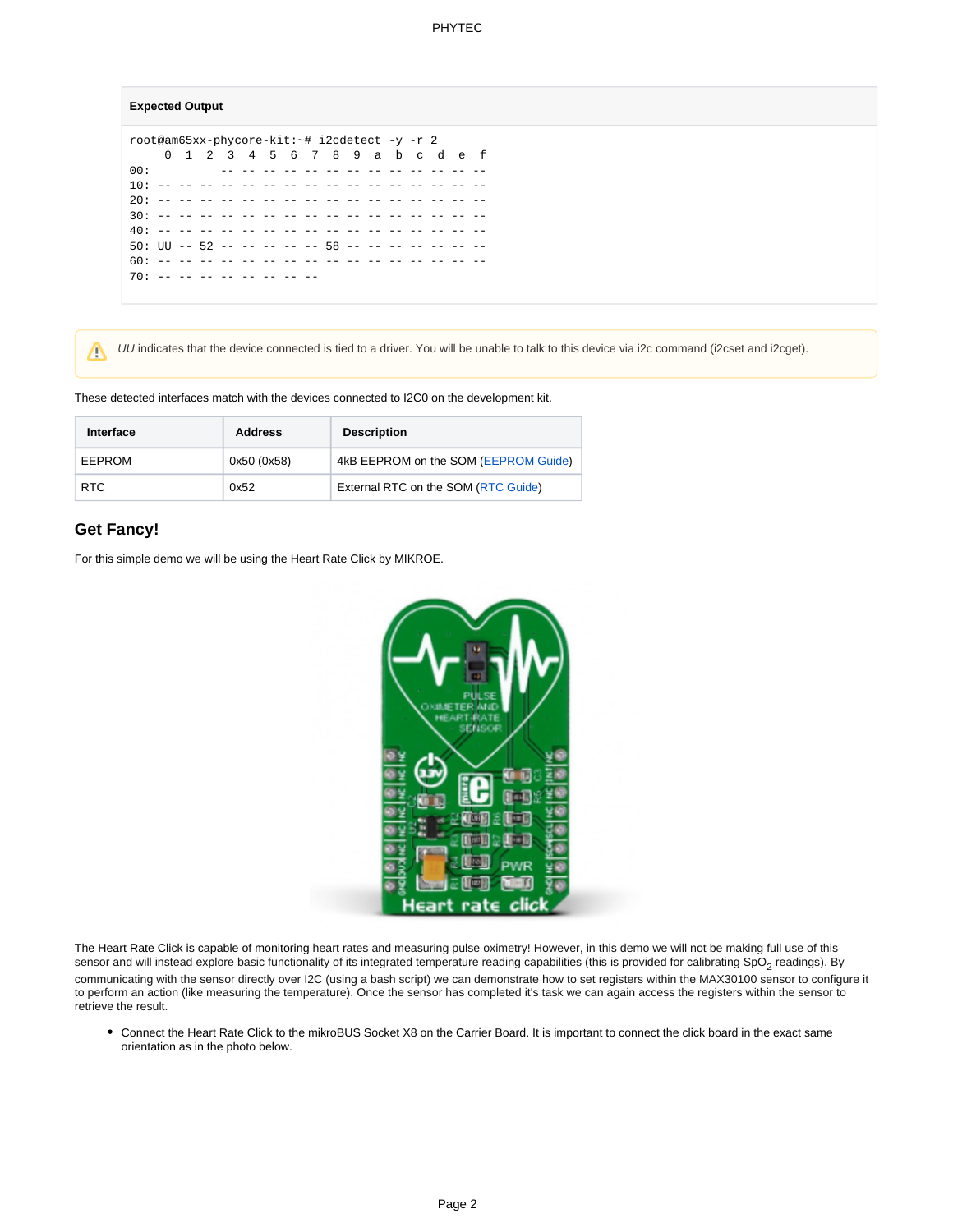#### PHYTEC



Δ

Enter the following command in the Linux console to open a text editor (this will create a new document in the root directory named Temp.sh) :

| <b>Target (Linux)</b> |  |  |
|-----------------------|--|--|
| vi ~/Temp.sh          |  |  |
|                       |  |  |

Enter the following and save the file (mikrobus on different I2C, code block needs updating):

# **Vi Text Editor** #!/bin/bash #echo Input HR bus: #read -r bus #echo Input HR address: #read -r addy bus=0x02 addy=0x57 MX=0.0625 echo "Reading Temp..." i2cset -y "\$bus" "\$addy" 0x06 0x03 #HR/SPO2 mode i2cset -y "\$bus" "\$addy" 0x09 0x22 #LED bias 7.6mA i2cset -y "\$bus" "\$addy" 0x06 0x0b #Start a temp reading sleep 1  $\#$ Give the MAX30100 some time to record the reading #the sensor does have interupt capabilites that could #tell us when the reading is complete but this is far simpler T\_int=\$(i2cget -y "\$bus" "\$addy" 0x16) #Read the integer register T\_fra=\$(i2cget -y "\$bus" "\$addy" 0x17) #Read the fractional register T\_int=\$((T\_int)) #Convert from Hex to base-10 T\_fra=\$((T\_fra)) temp="\$(echo "\$T\_fra\*\$MX" | bc)" #Multiply the fractional reading by the constant (refer to MAX30100 DataS echo \$(echo \$temp + \$T\_int | bc) #Add and echo the final result in C